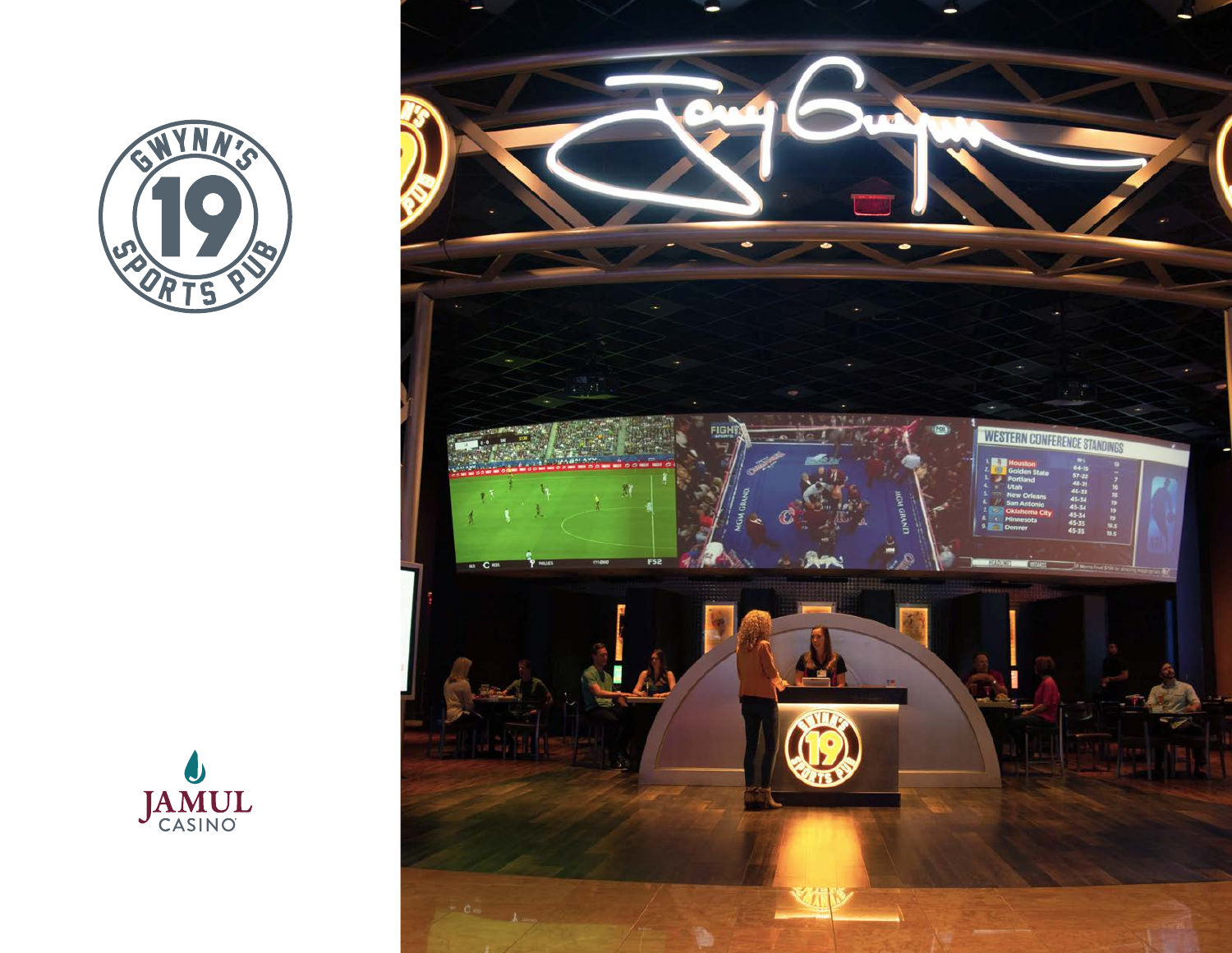



Indulge in favorite entrées of San Diego Padres icon Tony Gwynn. Enjoy delicious plates like Chicken Tikka Masala, Miso Glazed Pacific Snapper or Home-Style Meatloaf and quench your thirst with a glass of San Diego Pale Ale .394, made in partnership with Mr. Gwynn and AleSmith brewery. Tony Gwynn's Sports Pub also showcases one-of-a-kind memorabilia including Gold Glove and Silver Slugger Awards, along with an original uniform worn by Mr. Padre himself.

# **SEATING CAPACITY**

# **SQUARE FOOTAGE**

Main Dining Room: 190

Total: 5,222 ft.









All prices subject to 20% service charge and 8% sales tax. Minimum \$3,500 spend, inclusive of food and bar options. Full buy-out pricing will vary. Must be at least 21 years of age to enter this establishment.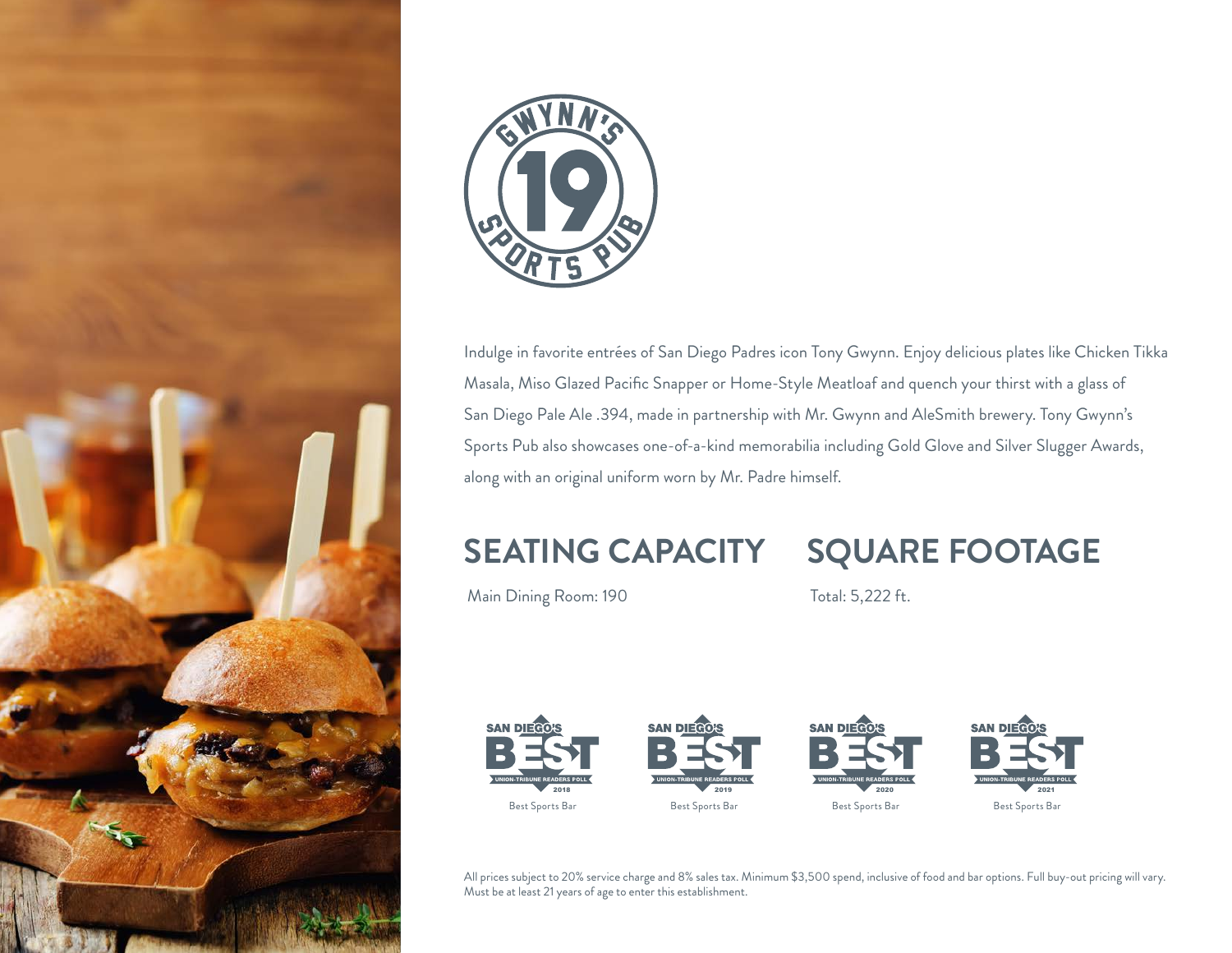# **BREAKFAST BUFFET**

### \$26 PER GUEST

Includes Sliced Seasonal Fruit and Berries Assorted Baked Breakfast Pastries Yogurt and Granola Parfaits Bagels and Cream Cheese Freshly Brewed Coffee, Decaffeinated Coffee Cranberry Juice, Orange Juice, and Apple Juice

# EGG SCRAMBLES - Choice of One

Vegetarian Egg Scramble Meat Lovers Scramble Classic Egg Scramble

# GRIDDLE - Choice of One

Challah French Toast with Whipped Cream and Candied Walnuts Buttermilk Pancakes with Whipped Butter and Syrup

#### MEAT SIDE DISHES - Choice of Two

Applewood Smoked Bacon Pork Sausage Turkey Sausage Canadian Bacon

# POTATO SIDE DISHES - Choice of One

Potatoes O'Brien Hash Browns

#### ADD-ONS

**OMELET STATION** Build your own Omelet | \$11 PER GUEST Fillings Include: Ham Bacon Sausage Onion Tomatoes Peppers Mushrooms Spinach Assorted Cheeses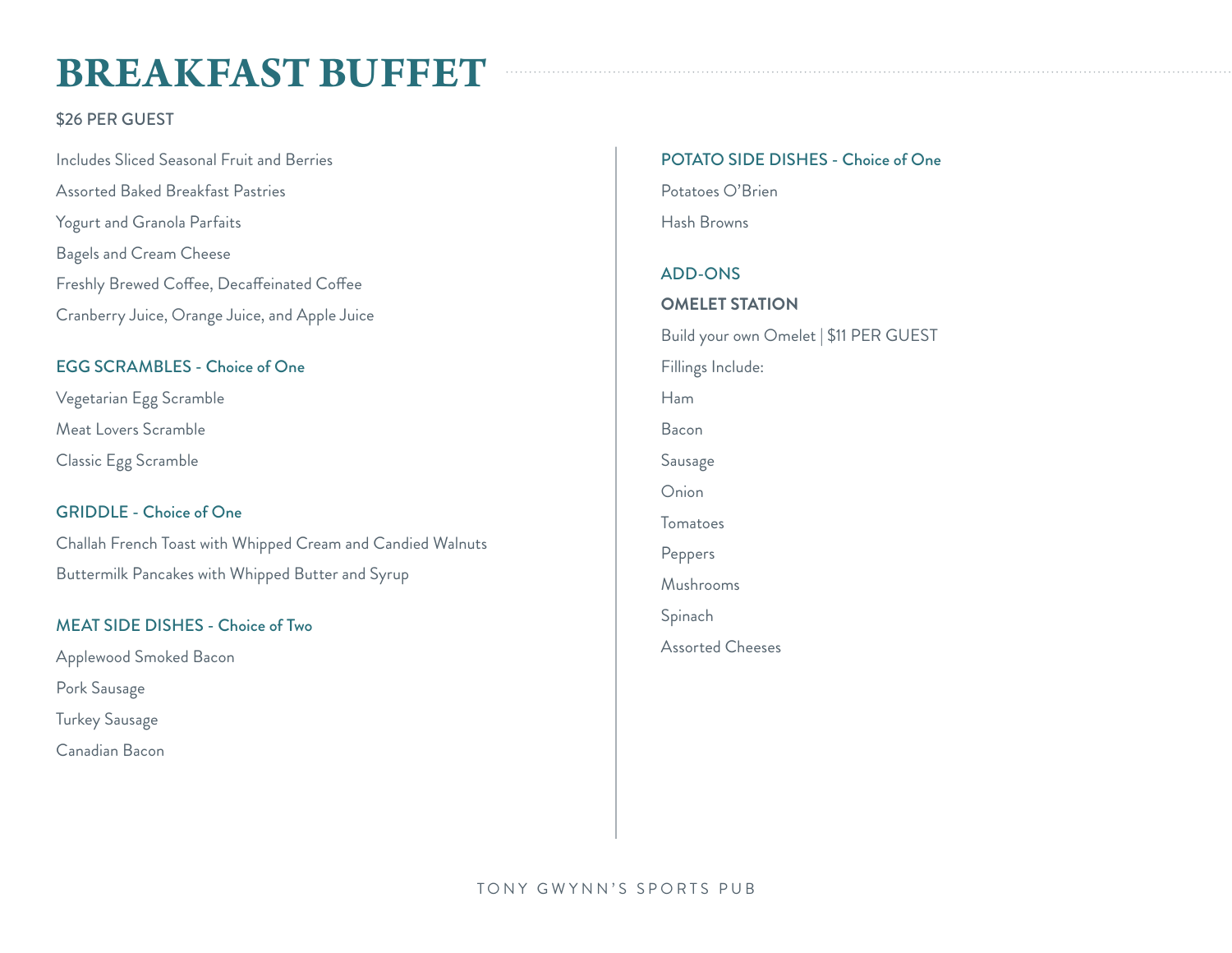# **APPETIZER DISPLAY**

\$29 PER GUEST

# BITES - Choice of Four

Seasonal Fruit Plate House-Made Chicken Tenders Vegetable Crudité with Hummus and Olives Thai Chicken Lettuce Wraps Chicken Wings Street Tacos Potato Skins Classic Bruschetta Chicken or Beef Skewers Shrimp Cocktail Lumpia

#### TOP SHELF BITES - Additional \$5 Per Item Per Guest

Artisanal Cheese and Charcuterie Board Maryland Style Crab Cakes Mini Beef Wellington Lobster Tacos Bacon-Wrapped Scallops Kobe Beef Sliders

#### ASSORTED SWEETS - Additional \$3 Per Guest

Assorted Cookies Petit Fours Petite Crème Brûlée Assorted Brownies